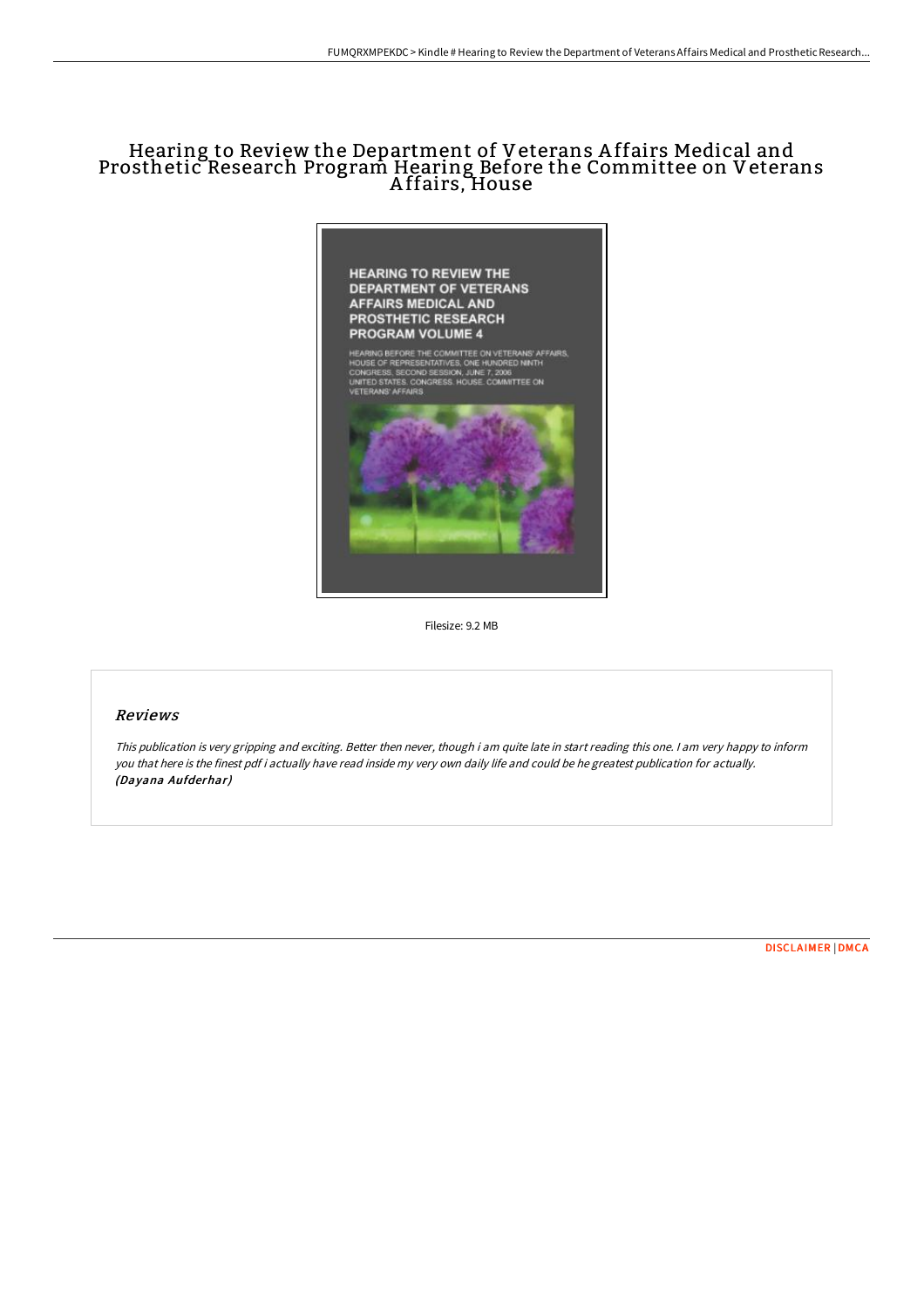#### HEARING TO REVIEW THE DEPARTMENT OF VETERANS AFFAIRS MEDICAL AND PROSTHETIC RESEARCH PROGRAM HEARING BEFORE THE COMMITTEE ON VETERANS AFFAIRS, HOUSE



To save Hearing to Review the Department of Veterans Affairs Medical and Prosthetic Research Program Hearing Before the Committee on Veterans Affairs, House PDF, remember to follow the link below and save the file or have accessibility to other information that are have conjunction with HEARING TO REVIEW THE DEPARTMENT OF VETERANS AFFAIRS MEDICAL AND PROSTHETIC RESEARCH PROGRAM HEARING BEFORE THE COMMITTEE ON VETERANS AFFAIRS, HOUSE ebook.

RareBooksClub. Paperback. Book Condition: New. This item is printed on demand. Paperback. 44 pages. Dimensions: 9.7in. x 7.4in. x 0.1in.This historic book may have numerous typos and missing text. Purchasers can usually download a free scanned copy of the original book (without typos) from the publisher. Not indexed. Not illustrated. 2007-01-01 edition. Excerpt: . . . that people with amputations have. The Center in Seattle is focusing a little bit more on prevention of limb loss and they are coordinating their research activities with a podiatry service, clinical podiatry service which leads a program called PACT, which is Prevention of Amputation Care Team, which is a national program within the VA. That focuses on reducing the risk of amputation primarily for older veterans who are at risk due to diabetes and peripheral vascular disease. The center in Seattle is a research center that coordinates with clinical centers, but I think they are talking about a different type of center. I think that they were talking about a clinical center for prosthetics care maybe to link with the center in Seattle. But I do not want to speak-The Chairman. Well, wait a minute. Let me ask Mr. Blake because I am confused. What are you asking for, Mr. Blake Mr. Blake. I would say it would be a broad-based center that has both clinical aspects to it as well as research aspects. And we also make recommendations so that these centers put a great deal of emphasis on research in terms of performance standards and improving the equipment that is being placed out there. Although we recognize that many of the servicemembers who are coming back through places like Walter Reed in particular but Bethesda or Brooke are receiving high-quality prosthetics, that is being done through a program supported with DoD....

 $\mathbb F$  Read Hearing to Review the [Department](http://techno-pub.tech/hearing-to-review-the-department-of-veterans-aff.html) of Veterans Affairs Medical and Prosthetic Research Program Hearing Before the Committee on Veterans Affair s, House Online  $\Box$  Download PDF Hearing to Review the [Department](http://techno-pub.tech/hearing-to-review-the-department-of-veterans-aff.html) of Veterans Affairs Medical and Prosthetic Research Program Hearing Before the Committee on Veterans Affairs, House